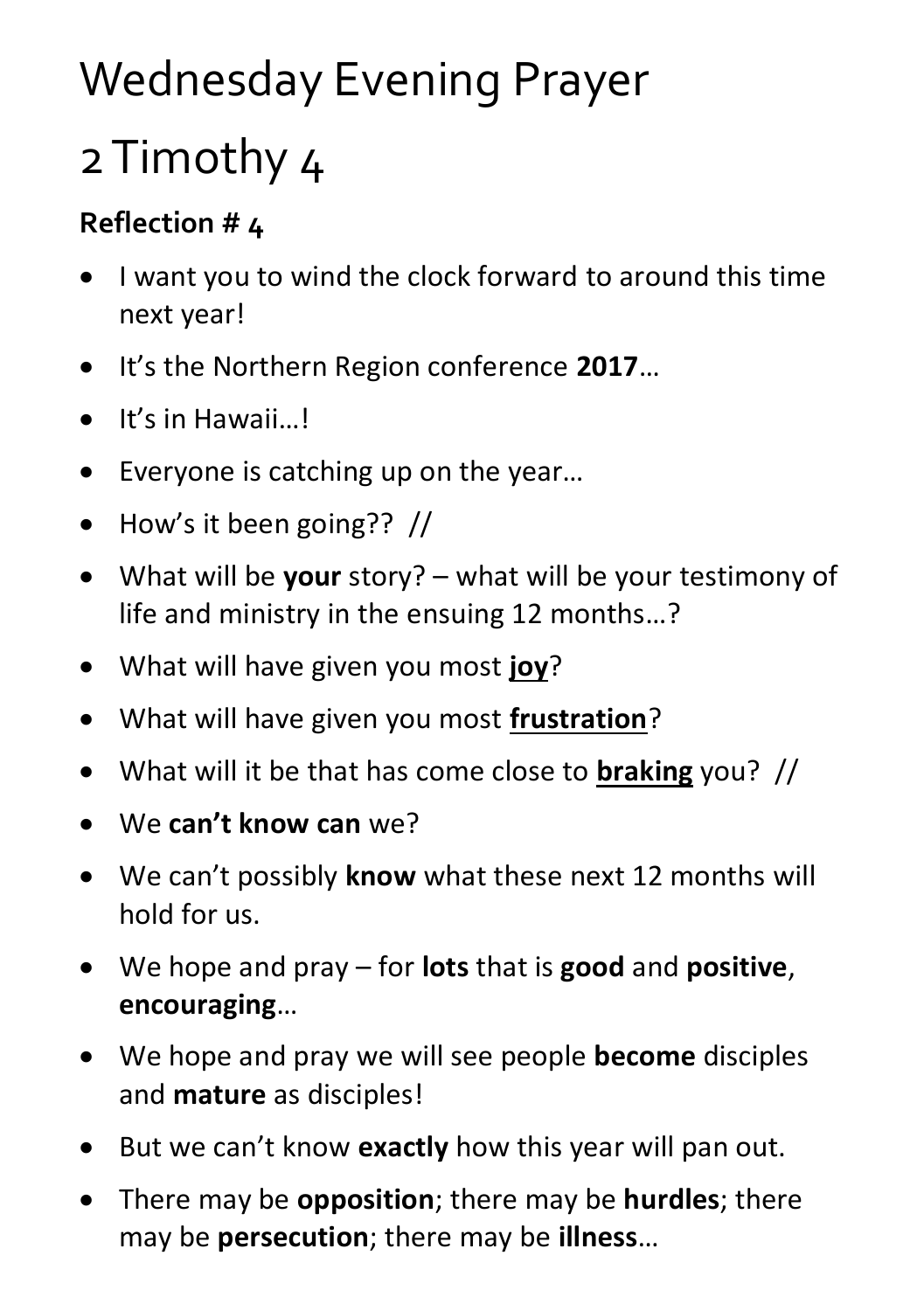- **We can't be sure.** //
- But there **are** things we **can** know about this **year**!
- I want to suggest that we can **know** that **our** testimony **no matter what happens** – **will** be that of **Paul** in v17: **'***the Lord stood by my side'***.**
- I am absolutely **confident that the testimony of each one of us this time next year will be**… – **THE LORD STOOD BY MY SIDE! ///**
- **Paul** found himself in **very difficult circumstances**.
- He was in **prison** in **Rome**. He feels the end of his **life** and **mission** is **near** – v7 – *I have finished the race***.**
- And at this **stage** of the race he felt **alone**. He feels alone because Demas deserted him v10 – Crescens had taken off – Titus too… Tychicus he had sent to Ephesus… v12 Alexander had turned on Paul… v14
- And he feels **alone** at his first defence… in court… v16 because – *everyone deserted me.*
- **No one** came to his support… Must have been very lonely…
- **Except** except that…
- *the Lord stood by my side.*
- In fact, he was **not alone**. The **Lord Jesus** was **with him right** at his **side**.
- He was **conscious** of his **presence**.
- He who was his **great advocate** before the **Father** was with him at his defence! //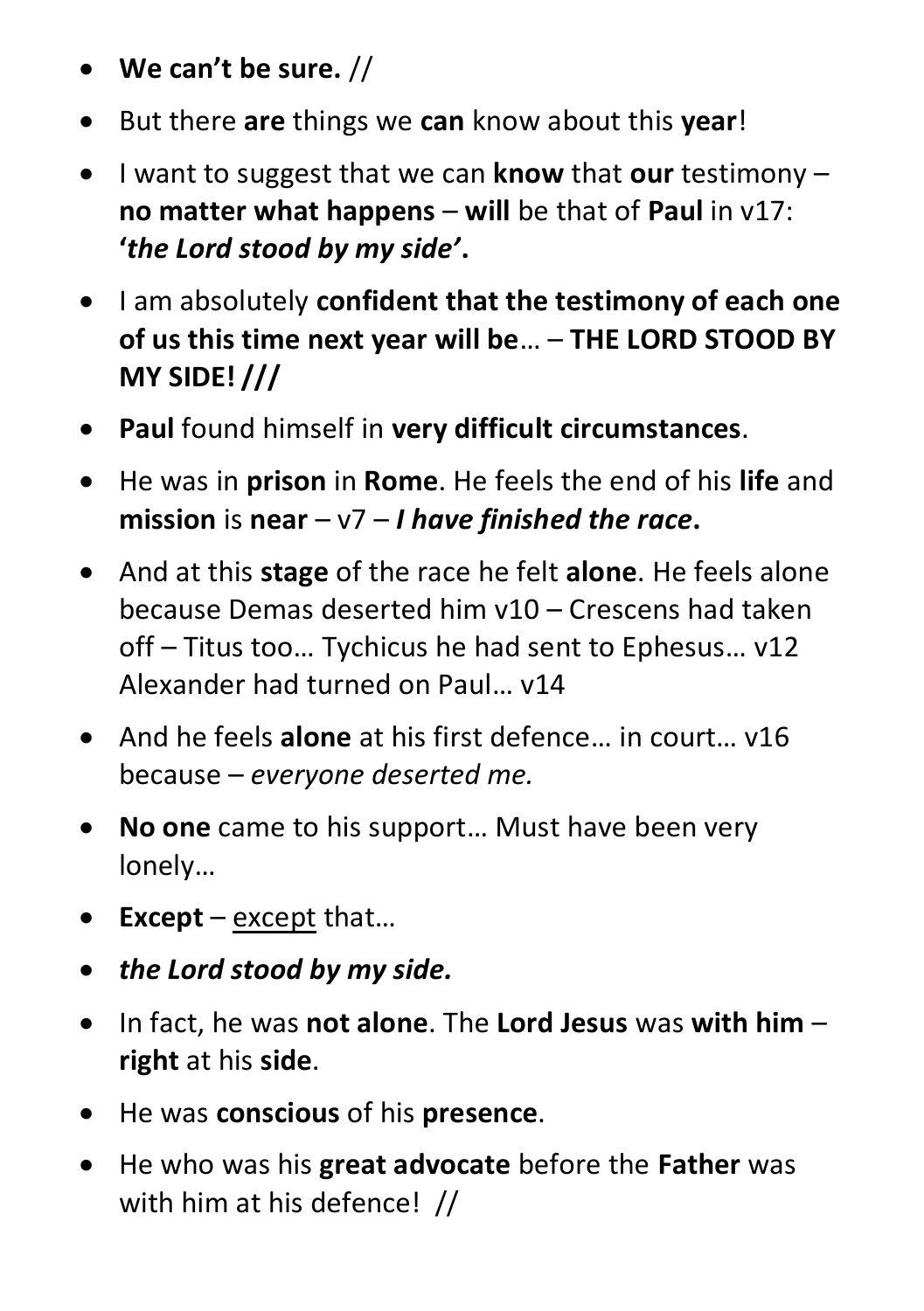- **Sisters and brothers** we don't know **what** is around the corner for one another in this next year.
- I trust it will be great **and wonderful, and fulfilling, exciting and stimulating.**
- But I'll be **surprised** as you are doing the **Lord's work**, and as you are engaging in the **great spiritual warfare** – I'll be surprised if there aren't some **hard times**.
- There may be times like for Paul when you feel **very alone – no one** who will **support you**.
- But *The Lord stood by my side.*
- Perhaps you will be **ill**.
- But *The Lord stood by my side.*
- Perhaps the parish **council** or school **principal** or hospital **board** wants to block your **vision**.
- But *The Lord stood by my side.*
- **That** will be your **story**.
- **Why I am so sure?**
- Because of the **promises** in **Scripture**.
- *The Lord is my Shepherd, there's nothing I want.*
- *I will be with you, even to the end of the age.*
- *I lift up my eyes to the hills. Where does my help come from? My help comes from the Lord – the Maker of heaven and earth….*
- **Cling** to such promises. ////